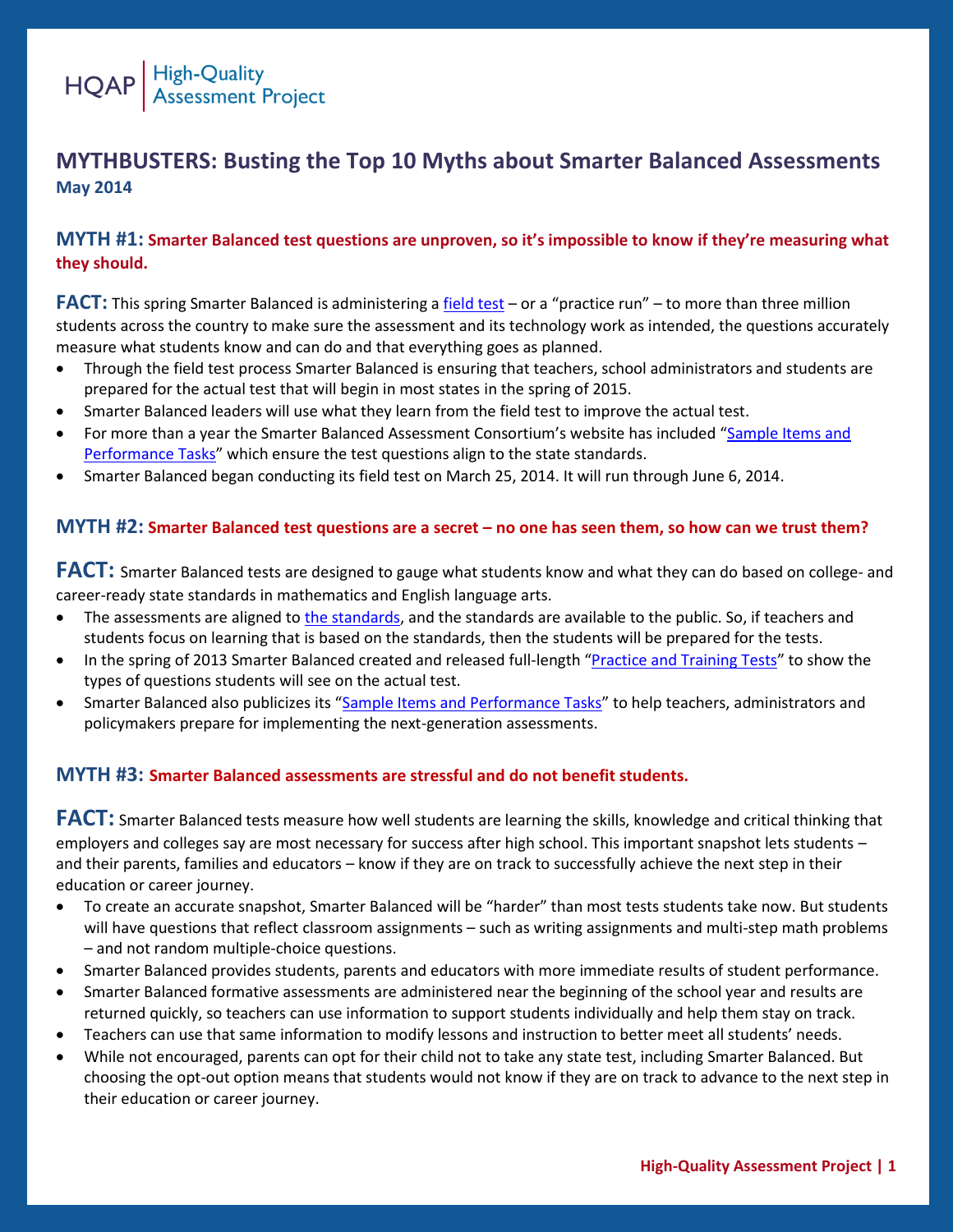# HQAP High-Quality<br>Assessment Project

 Smarter Balanced high school assessments are designed to determine whether students have the skills and knowledge to succeed in first-year college courses. This means that eventually students bound for community or four-year college will not need to pay for and take separate course placement tests.

#### **MYTH #4: Smarter Balanced does not benefit educators – it ties their hands and limits their approach to teaching.**

**FACT:** Smarter Balanced provides teachers with important information and on-demand resources that, among other things, can be used to determine if their students are on track to meeting the standards and what help or additional time is needed if they are not on track.

- Smarter Balanced is building a "[Digital Library](http://www.smarterbalanced.org/news/smarter-balanced-awards-contract-to-develop-formative-assessment-tools-for-educators/)" that will provide teachers with online training modules, exemplar units and teacher-submitted resources. These tools are designed to provide educators with strategies and practices to enhance day-to-day instruction.
- Smarter Balanced requires students to write extensively, explain their thinking and solve multi-step problems. This gives educators important information that can be used to develop creative lessons and identify effective instructional approaches.

#### **MYTH #5: Educators from my state were not involved in the development of Smarter Balanced.**

**FACT:** Thousands of K-12 educators and hundreds of faculty from state colleges and universities—a much greater number than were involved in developing most prior state tests—worked together from across every state involved in Smarter Balanced to develop the most appropriate test questions for each subject and grade.

- Each state involved in Smarter Balanced has educators from K-12 and higher education who serve on State Leadership Teams. These teams have a direct hand in developing the test.
- More than 1,400 K-12 teachers are now helping to generate the resources for the Digital Library.
- Dozens of educators from Smarter Balanced states, along with up to 250,000 K-12 educators, higher education faculty and parents, will lead the process of setting achievement levels that separate the assessment's four performance levels.

#### **MYTH #6: Smarter Balanced assessments are technology-based and schools that don't have the technology to administer the assessments will be at a severe disadvantage.**

**FACT:** Transition time has been built in to allow schools to prepare for the administration of the assessments. Paper and pencil tests are still available.

- Many states currently administer some or all of their statewide assessments by computer.
- To help schools transition to the new tests, Smarter Balanced is offering paper and pencil versions of the test for the first year, so no district or school will be held to a disadvantage.
- Smarter Balanced has been working closely with states to help them prepare for and work with schools to successfully transition to the next-generation assessments. The assessments are specifically designed to work with computing resources already in schools.

### **MYTH #7: The federal government plans to use Smarter Balanced to collect and analyze private data and information on students.**